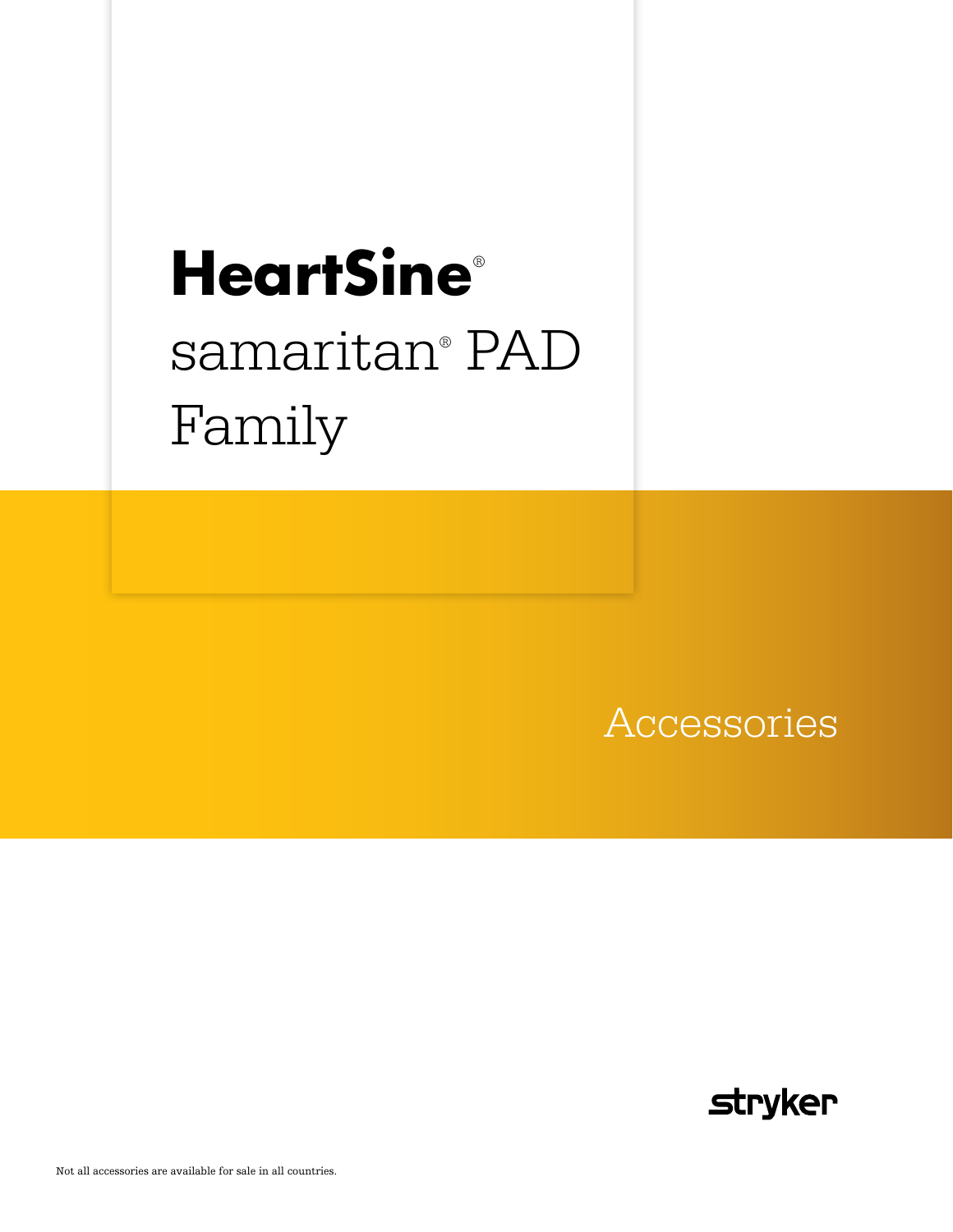## Pad-Pak

## Data Download



Adult Pad-Pak For patients > 8 years or 55 lb (25 kg).

Pad-Pak-01 11516-000003 CE Class Ilb (0123)



Pediatric-Pak For patients 1 to 8 years or up to 55 lb (25 kg). Pad-Pak-02

11516-000004 CE Class Ilb (0123)



Adult Pad-Pak With TSO-C142a certification for use on aircraft. Pad-Pak-07 11516-000027

CE Class Ilb (0123)



USB Data Cable For use with the Saver EVO data management software to download event data and to perform software upgrades to the HeartSine samaritan PAD non-connected devices.

PAD-ACC-02<br>
PAD-ACC-02 11516-000018



Rotaid Plus Wall Cabinet with Alarm For indoor use. 11996-000441 (White) 11996-000443 (Red)

Rotaid Solid Plus Wall Cabinet with Alarm For indoor or outdoor use. 11996-000445 (White) 11996-000447 (Red)



Rotaid Solid Plus Heat Wall Cabinet with Heat and Alarm For outdoor use. 11996-000449 (White) 11996-000451 (Red)



Wall Cabinet with Alarm, Custom Made Dimensions: 12 H x 11 W x 5 D in (30.48 H x 27.94 W x 12.7 D cm ) Weight: 5 lb (2.27 kg)

PAD-CAB-04 Training Tool 11516-000024



HeartSine samaritan PAD Trainer SAM 350P TRN-350-US 11516-000059 TRN-350-AS 11516-000029



HeartSine samaritan PAD Trainer SAM 360P TRN-360-US 11516-000091 TRN-360-AS 11516-000061



HeartSine samaritan PAD Trainer SAM 450P TRN-450-US 11516-000092 TRN-450-AS 11516-000093



Trainer-Pak (Replacement Electrode Cartridge) TRN-PAK-04 11516-000017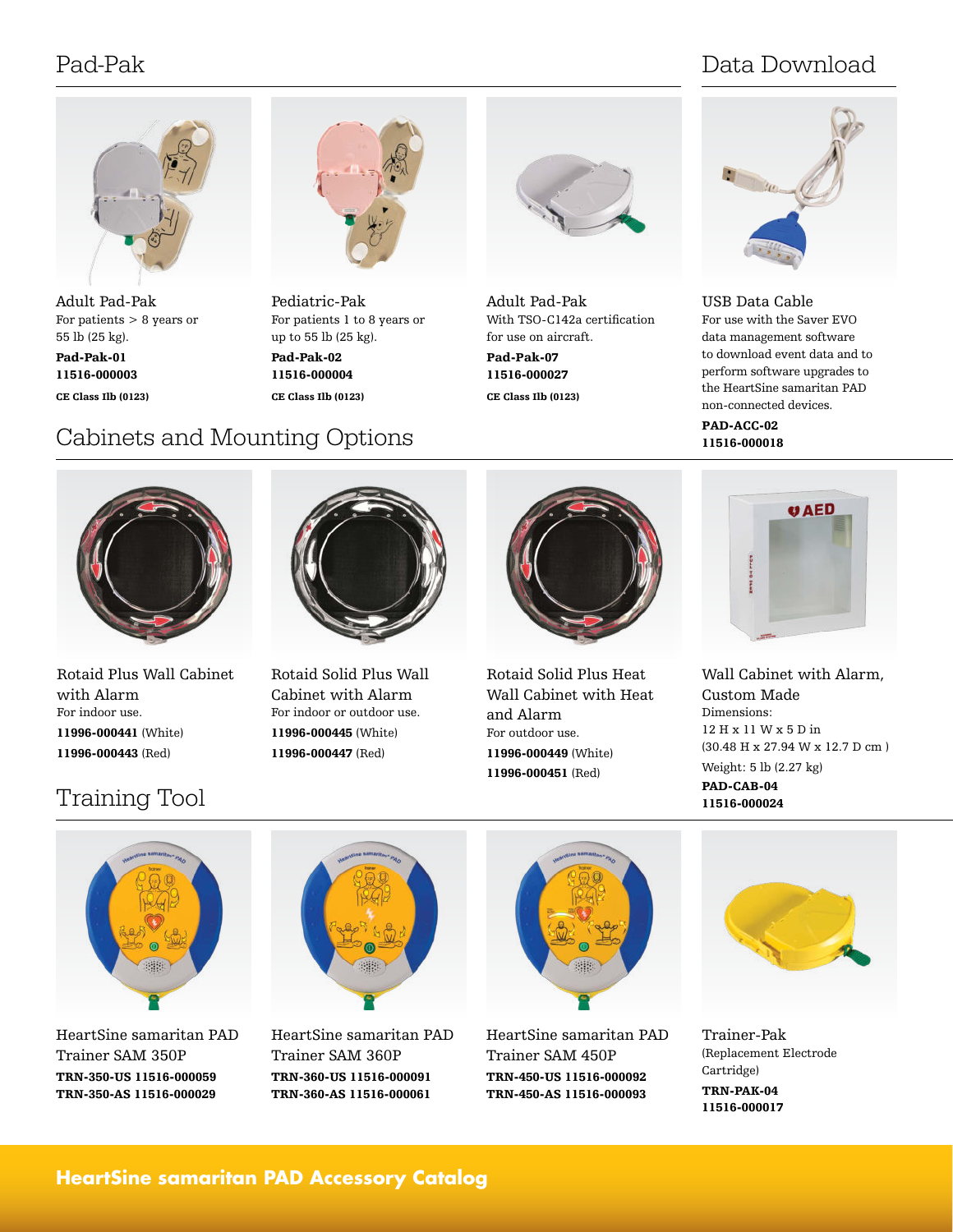## HeartSine Gateway



HeartSine Gateway Includes removal tool, batteries and HeartSine Connected AED carrying case.

ACC-GTW-US-01

CE



HeartSine Gateway Removal Tool ACC-REM-GW



HeartSine Gateway Batteries ACC-BAT-GW



AED Wall Bracket (Metal) Dimensions: 6.14 H x 6.88 W x 4.48 D in (15.6 H x 17.5 W x 11.4 D cm)

PAD-CAB-02 11516-000023

## Storage Options



HeartSine AED Carrying Case PAD-BAG-01 11516-000022



Mobile AED Rescue Backpack PAD-BAG-02 11516-000114



Replacement electrodes (for use with Trainer-Pak) TRN-ACC-02 (10/pak) 11516-000009 TRN-ACC-03 (25/pak) 11516-000011



HeartSine samaritan PAD Trainer Remote TRN-ACC-16 (SAM 350P) 11516-000014 TRN-ACC-18 (SAM 360P) 11516-000016



TRN-ACC-19 (SAM 450P) 11516-000001



Battery Charger (Replacement) TRN-ACC-14 11516-000012